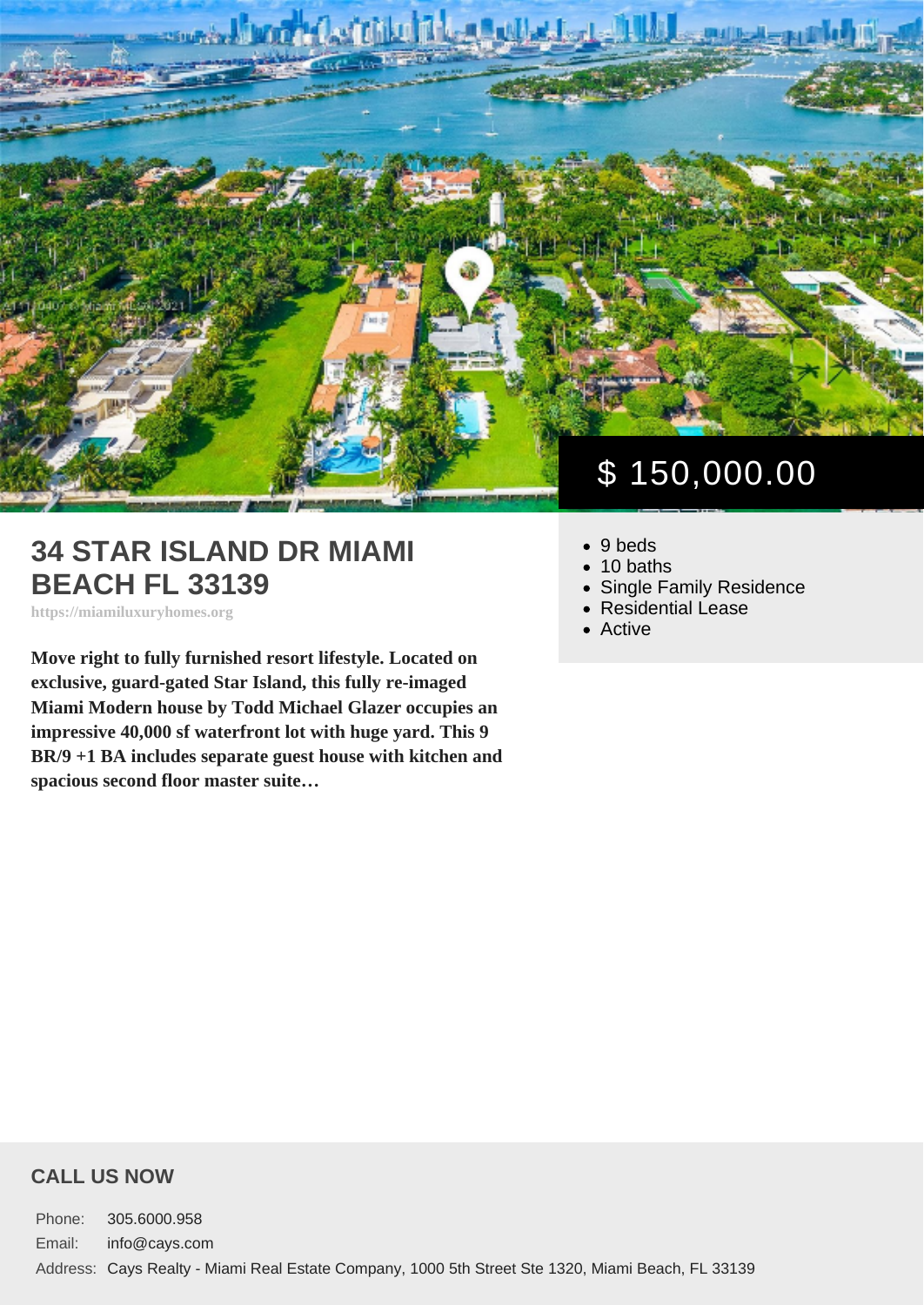## BASIC FACTS

| Date added: 06/08/22              | MLS #: A11110407                     |
|-----------------------------------|--------------------------------------|
| Post Updated: 2022-07-03 02:55:49 | Bedrooms: 9                          |
| Bathrooms: 10                     | Bathrooms Half: 1                    |
| Bathrooms Full: 9                 | Area: 5493 sq ft                     |
| Lot Size Units: Square Feet       | Year built: 1961                     |
| Status: Active                    | <b>Type: Single Family Residence</b> |

## LOCATION DETAILS

|  | County Or Parish: Miami-Dade County | Zoning Description: 2200 |  |
|--|-------------------------------------|--------------------------|--|
|--|-------------------------------------|--------------------------|--|

## PROPERTY DETAILS

| Direction Faces: West             | Subdivision Name: CORRECTED PL OF STAR<br><b>ISLA</b>                                                    |
|-----------------------------------|----------------------------------------------------------------------------------------------------------|
| Lot Size Square Feet: 40000 sq ft | Parcel Number: 02-42-04-001-0280                                                                         |
| Lot Size Area: 40000              | Rent Includes: Gardener, Hot<br>Water, Internet, Pool, Sewer, Trash Collection, Cable<br><b>TV.Water</b> |

# PROPERTY FEATURES

| Exterior Features: Outdoor Grill             | Interior Features: Breakfast Area, Dining<br>Area, Separate/Formal Dining Room, Eat-in<br>Kitchen, Kitchen/Dining Combo, Living/Dining Room |
|----------------------------------------------|---------------------------------------------------------------------------------------------------------------------------------------------|
| Waterfront Features: Bay Front, Ocean Access | Pool Features: Heated, Pool                                                                                                                 |

#### CALL US NOW

Phone: 305.6000.958 Email: info@cays.com Address: Cays Realty - Miami Real Estate Company, 1000 5th Street Ste 1320, Miami Beach, FL 33139